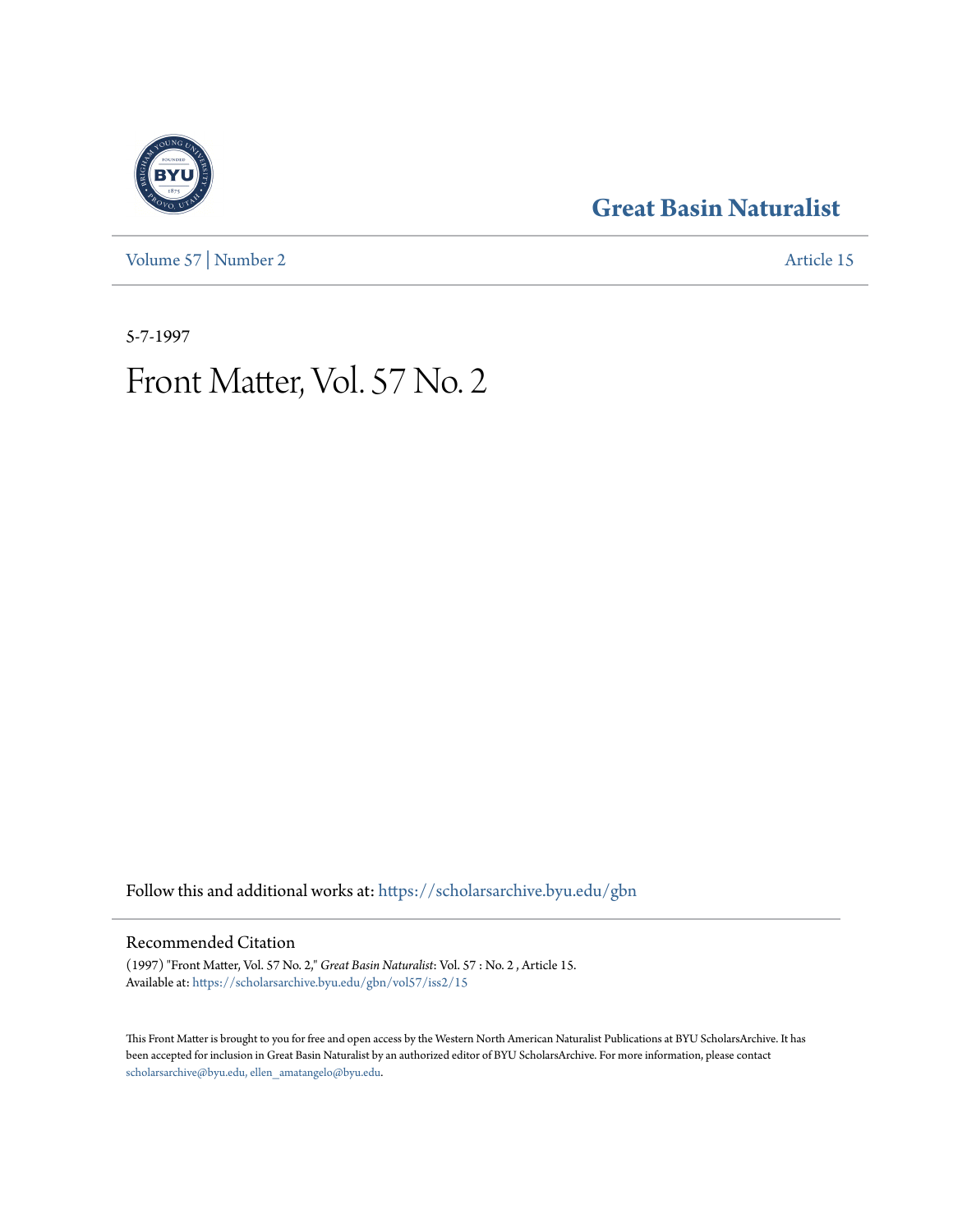# MCZ T H **B** KG 501-1 GREAT BASIN NATURALIST

12



**VOLUME 57 Nº 2 - APRIL 1997** 

**BRIGHAM YOUNG UNIVERSITY**